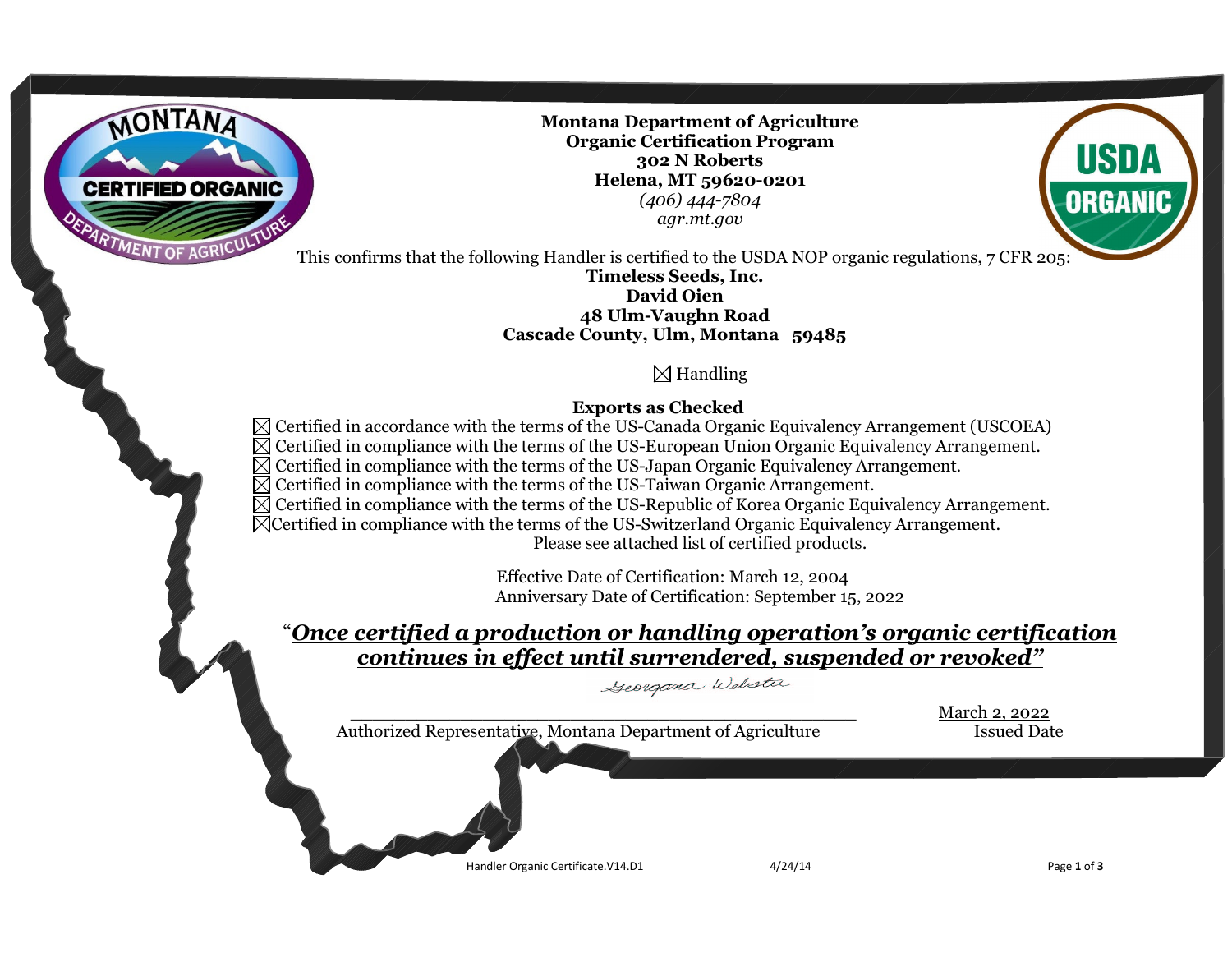

**Montana Department of Agriculture Organic Certification Program 302 N Roberts Helena, MT 59620-0201** *(406) 444-7804 agr.mt.gov*

### **Timeless Seeds, Inc**

**100% Organic Products (EU, COR, JAS, Taiwan, S. Korea, Swiss): ---**

- 
- 
- 
- Barley, Dehulled Lentils, Red
- Barley, Purple Prairie Lentils, Red Chief
- Barley, Purple Prairie (semi-pearled) Lentils, Spanish Brown
- 
- Beans, Pinto Peas
- 
- **Buckwheat, Groats Peas, Green Split**
- Chickpeas (aka Garbanzo Beans) Peas, Yellow Whole
- Chickpeas, Black Butte Peas, Yellow Split
- Emmer Nye
- Farro Spelt
- Farro (semi-pearled) Screenings
- Lentils Wheat
- 
- 
- Lentils, French Green **Calcular Contains Container Meat** Wheat, Hard White
- 
- 
- Lentils, Harvest Gold Wheat, Soft White
- Lentils, Indian Head
- Barley **Lentils, Pardina**
- Barley, Black Lentils, Petite Crimson
- Barley, Bronze Lentils, Petite Pearl
	-
	-
	-
- **Beans, Black**  Lentils, White
	-
- Buckwheat Peas, Austrian Winter
	-
	-
	-
	-
	-
	-
	-
- Lentils, Black Beluga **Constanting Constanting Constanting Constanting Constanting Constanting Constanting Constanting Constanting Constanting Constanting Constanting Constanting Constanting Constanting Constanting Const**
- Lentils, Crimson Wheat, Hard Red Winter
	-
- Lentils, Green 
Wheat, Khorasan Kamut® Brand
- Lentils, French Style Green Wheat Khorasan Kamut® Brand (semipearled)
	-